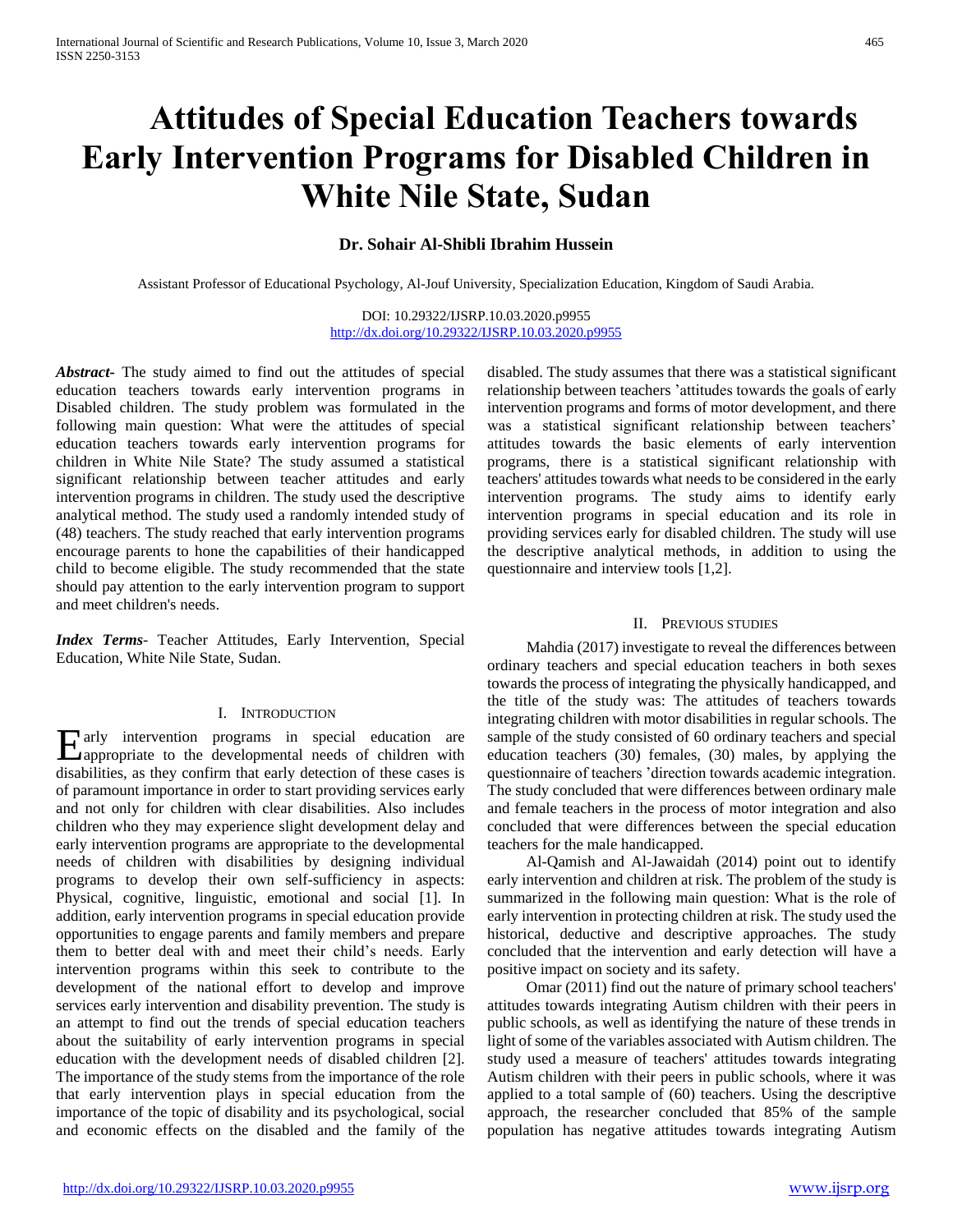children and that variables selected in this study did not affect these trends.

# **Early intervention programs**

 That all types of disabilities benefit from early intervention programs, because most early intervention programs are nonclass, meaning that they were concerned with any child with a disability. In fact, early intervention programs include a set of basic processes and activities that work to develop the abilities and capabilities of young children with disabilities to the maximum extent possible, namely[3,2]:

 **Special Education:** Developmental educational assessment, curriculum development, preparation of the individual educational plan, selection and adaptation of educational methods, and designing educational strategies [3].

 **Public health services:** such as treatment, surgery, medical examinations, nutritional organization, accurate nursing and diagnostic services, as well as physical therapy and occupational therapy [3].

 **Psychological services:** through psychological evaluation, therapy with play, psychological counseling and behavior modification.

 **Family services:** such as home visits, family counseling, training and awareness-raising, in addition to language therapy and audio measurement

**Social services:** defending the rights of children with disabilities, case studies and support [3].

 **Early intervention team:** The intervention is based on specialized scientific knowledge, scientific knowledge of children's development on the one hand, and the general characteristics of children with special needs on the other. It depends on the integration of medical, educational, psychological and social services in order to early detection of children who have early intervention with special needs and also to create the appropriate environment that works to facilitate their growth process. Qualified specialists work with this category work in the early intervention team, as professionals specializing in this field began in recent years, and institutes and universities began developing academic programs to prepare specialists. Work in this area also requires the availability of standardized measurement tools and the development of diagnostic measures and application approaches. There was no doubt that access to a distinguished and successful program for early intervention requires the provision of financial and human resources at a high cost, and it is always preferable for women to have the largest share in working with early intervention programs, as they are the most appropriate and closest to treating children of this age [4].

 **Early intervention programs and special education Early intervention programs:** It is intended to provide various medical, social, educational and psychological services for children under six years of age who suffer from a disability or developmental delay or who are susceptible to delay or disability, and early intervention programs focus on developing the skills of parents and their capabilities to help Their children to grow and learn [3,4].

 **Special Education:** Special education means a set of programs, plans and strategies specifically designed to meet the special needs of extraordinary children, and includes teaching methods, tools, equipment and special equipment, in addition to support services. Associations for children with disabilities have

known early intervention as urgent intervention before difficulties arise in order to help children from People with special needs and their families, it is a system of educational, therapeutic and preventive services provided to children from the first days or weeks after their birth, especially for those who are at risk according to the scientific perspective that depends on family history, pregnancy path and the state of the child And beyond to determine that [5].

# **Concept of Early Intervention Programs**

 Early intervention programs in the simplest form is an integrated system of educational, treatment and preventive services provided to children from birth until the age of (6) years who have special developmental and educational needs and those at risk of early disability for multiple reasons. The concept also refers to those efforts made to detect children subject to developmental delay, disability, or disability from birth to the age of six years, and to provide integrated care for them and their families in early childhood. Early intervention includes children of age that starts from birth to school age, and because children in general depend on their parents to meet their needs, early intervention develops the skills of parents to help children grow and learn. Early intervention supports the family and is closely linked to discovering disability after it occurs, It depends on the developmental examination, environmental, health and genetic tests, factors related to the pregnant mother, the fetus, the pregnancy period, the birth period and beyond, and the children who suffer from rotations or the head is large, small, or the births of the child are weak or unable to control his muscles and there are several other indications that need early intervention where the child is slower than other children in movements, speech or walking [5].

# **Importance of Early Intervention Programs**

 Early intervention acquires its importance in the early stages of the child, as it is the first block in shaping the building of the child. Several studies conducted on handicapped children in their early years of life have shown that early intervention programs have great effectiveness in repairing possible developmental deviations they have, and being in stages The first age of their development, as the application of various treatment programs and linking them to educational programs immediately after the occurrence of disability gives impressive results, and this confirms the great importance of providing specialized educational programs for children before they reach the stage of primary education [6].

# **Objectives of early intervention programs**

 The programs aim to conduct immediate and preventive treatments aimed at developing the abilities of the child discovered in multiple areas such as (motor, social, linguistic, self-care, and others) of medical instructions and necessary laboratory tests, and witness that motor growth is considered to be the basis The basic means by which a child can acquire a set of skills. When a child can control his head, this helps him focus visual eye with a better eye, which helps develop his cognitive skills. Hence, it is preferable to start an early intervention program with motor development [7].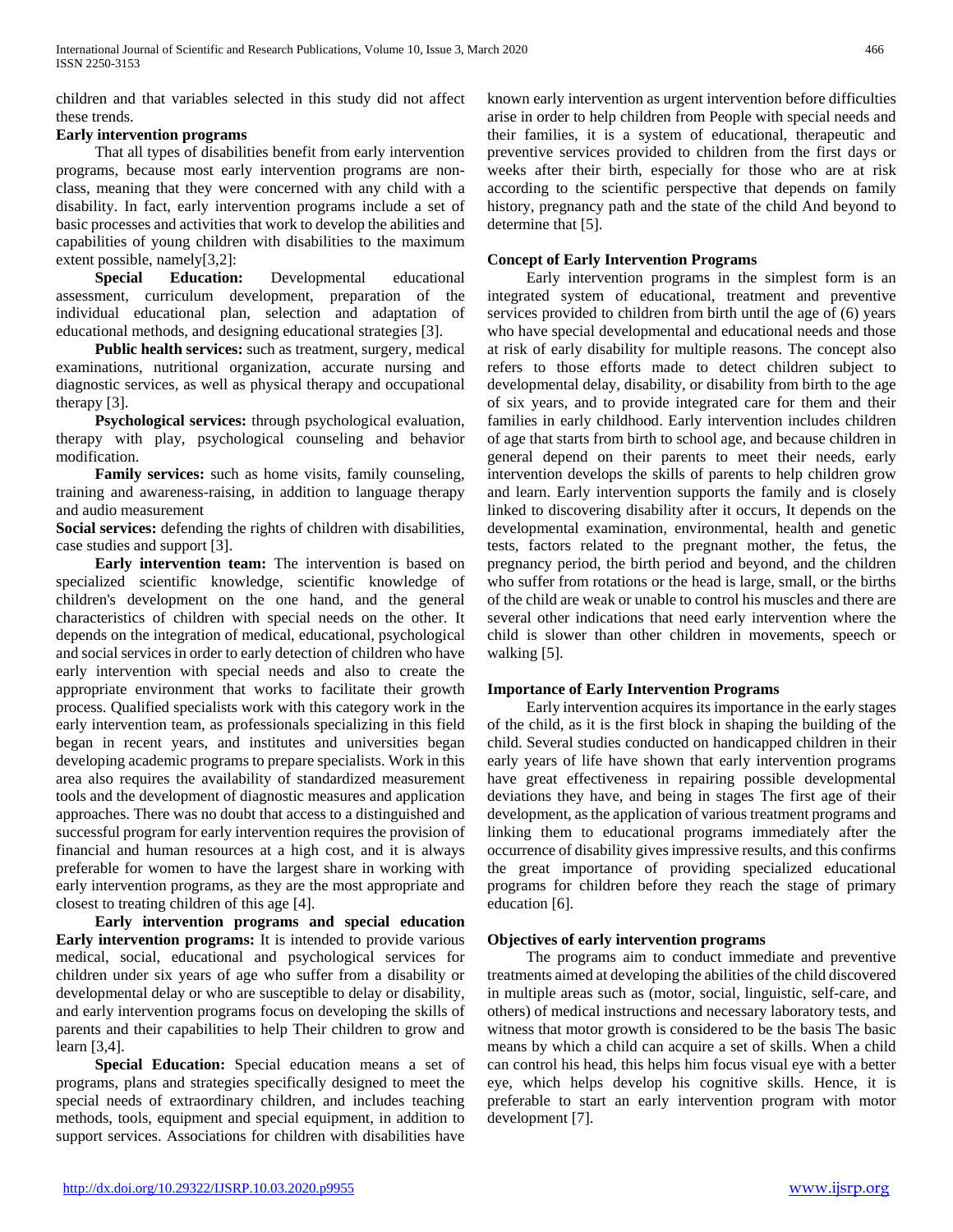# **Forms of motor development and language skills**

 Control of the head, use of hands, sleep on the abdomen, support with hands, sitting with his help, crawling, standing, walking, going down stairs and going up. There is no doubt that the movement and mental retardation delay the child from acquiring the language skills, even though the stages that the mentally late child is going through are the same stages that any child goes through, so the late child must be assisted in visual communication in order to see things, narrate the movement of the lips, and encourage him to issue Voices and his training in imitation skills, linking what he does with verbal guidance. The family of a handicapped child faces a set of social and psychological problems; therefore the family's questions must be carefully listened to and answered in a realistic and nonexaggerated manner. The strengths and weaknesses of the family must be clarified, and the family must be involved in the tests and designs of the treatment program [6,7].

 **Benefits of early intervention programs:** Early intervention has important effects on individuals and society in different areas, including: Brain growth: In the event that if the brain develops well, the ability to learn develops and the probability of failure in life and school decreases, because the first two years of age develop the brain structures that affect children to learn. Nutrition: That is, giving children more food in an organized way to be better and learn better [1,2,3] .

 **Economic productivity:** Through the quality of programs that support the physical and mental capabilities of young children in the age, these programs increase the likelihood that children who enroll in programs will enter school, increase their chances of staying longer in school, and their performance is better in school. The more physically, mentally, and socially prepared child does not have difficulty in moving from home to school, and their performance is better, so dropout and repetition rates decrease, and the need for corrective treatment programs decreases, which reduces expenses [1.4].

 **Health Care Expenditures**: Early intervention programs in their entirety help the child's family to reduce other health care expenditures, which reduces the incidence of disease, accidents and social costs, as well as the percentage of absence from work, which is reduced when parents are reassured that their children receive appropriate care. By creating conditions for children who are less fortunate to have a fair start at school and at home. Studies show that girls become more willing to attend school and continue schooling, after increasing expectations for parents. Likewise, when programs are available for young brothers, the responsibility (caring for their siblings) eases, which opens the way for them to enroll in school by supporting the actions of parents and providing environments towards which children attach importance to values. Socially desirable [5,6,7].

 **Social Mobility:** There is no doubt that political and social pressures prevent people from wanting to carry out activities that benefit them. Early education can act as an effective strategy for developing teamwork. Early childhood programs such as improving health, hygiene and nutrition benefit the parents by reducing the burden of childcare [5].

 **Stages of Early Intervention Programs:** Identification: Any observation of the first signs or signs that indicate that the child is at risk of development or is in an abnormal progress. Discovery: It is done by examining the signs and through surveys through analyzes vaccination campaigns, and some tests. Diagnosis: Diagnosis is the one that confirms a defect in one aspect of development and that the child is at risk and deserves intervention programs. Training: All direct goals for activities affecting the child and his environment that are designed to create better conditions for growth. These activities include alerting and developing growth areas, educational activities and specialist services. Advice: all forms of counseling available to parents and the family, providing information and Treatment and provision of services: This stage comes after confirming the child's need for curative services, according to a treatment plan that may be implemented by a multidisciplinary team working according to the child's condition [8].

## **Childhood and Early Intervention Programs**

 Childhood stages in terms of early intervention policies are divided into three phases: the first stage: the newborn and the embraced child and extends directly from birth until the end of the first year of life, and the child at this stage is called the infant child even if breastfeeding extends up to two years of age. In the first stage, the early intervention focused on providing children with disabilities with treatment services and activities aimed at providing them with sensory stimulation. The second stage: The nursery child stage, which extends from the end of the first year of birth until the beginning of early childhood, i.e. 36 months of birth. In the second stage, early intervention became concerned with the role of parents as adjunct therapists or as educators for their handicapped children. The third stage: It is the preschool child and runs from 3 to 5-6 years, and the child is then called a preschool child. In the third stage, all attention has focused on the family system as the largest social content that has an impact on the child's development. Supporting, training and guiding the family had become the most important goal [6,7,8].

## **Basic Elements of Early Intervention Programs**

 When choosing the appropriate program for the treatment group, focus on the following points: the child's special needs, the family's special needs, long-term goals, short-term goals, restrictions and difficulties, available materials, methods and methods of implementation, and planning for follow-up and evaluation. In addition to choosing the best practices currently applied in early intervention such as family-centered intervention and not the child with special needs, relying on the environmental and functional direction in determining the contents of the curriculum through analyzing the characteristics of the child's environments, moving away from rigid and highly organized methods in teaching, providing services In the natural environments of the child Generalizing the skill while teaching the child and helping him to acquire it, relying on the team model across the disciplines, planning the transitions and transitions, especially moving from hospital services to home or child care center, and from the child care center to pre-school services, and from pre-school services to school . The school is considered one of the most important environments that embrace ordinary and extraordinary children. The school is a social and educational institution that complements the role of other institutions for raising children, provides social services and earns them appropriate behaviors and modifies inappropriate behaviors, especially when children have special needs[9].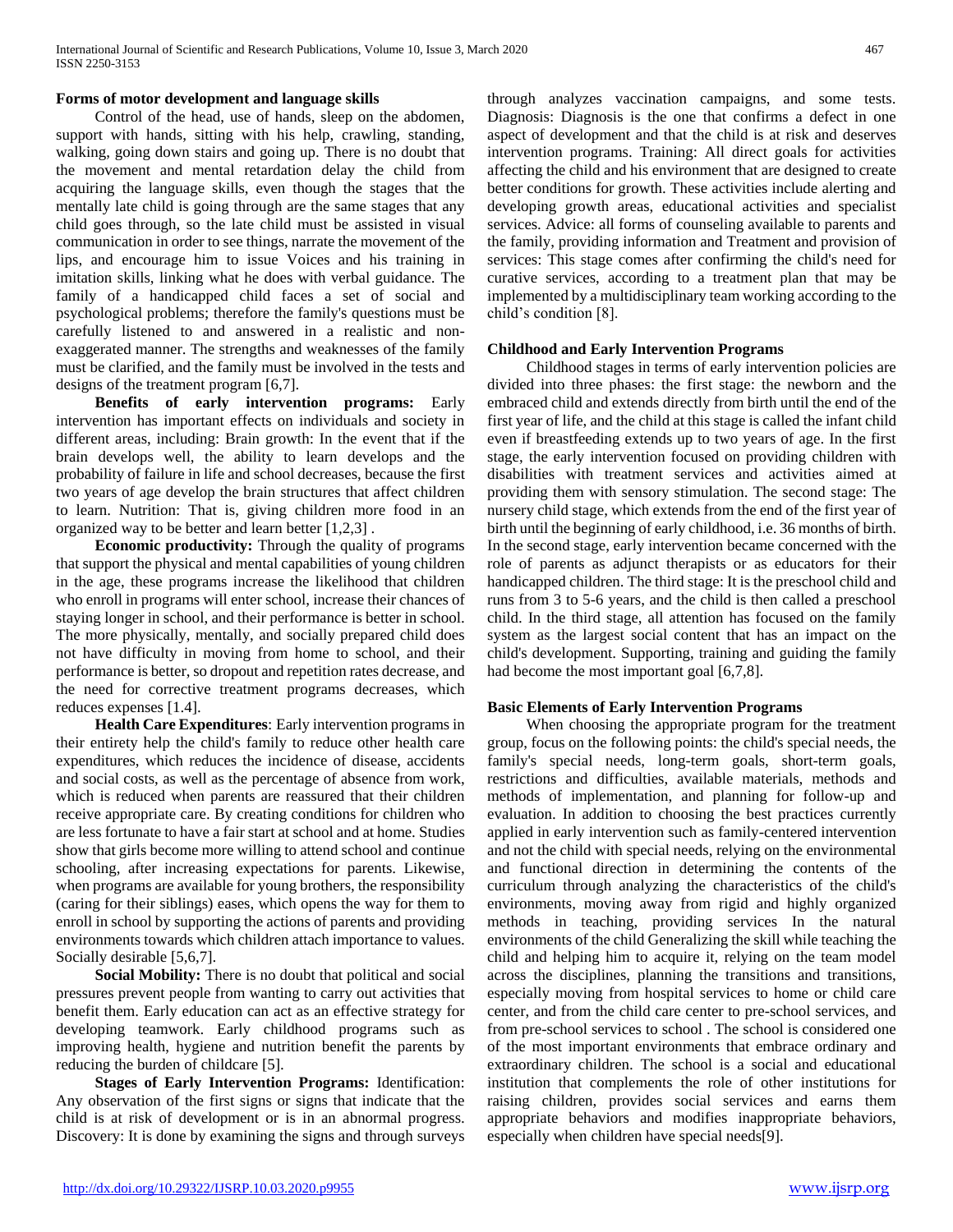#### **Early Intervention Programs**

 Home programs: It aims to train parents on how to deal with children with disabilities and teach them the necessary skills within the home environment, for example the Al Portage program. Centers' programs: These centers may be hospitals or special centers. Children in these centers spend (3-5) hours a day and are trained in various fields. Inclusion programs: It is meant to combine services that are provided in homes and provided at the centers in order to meet the needs of children and their families with more flexibility. Programs of intervention through the media: These are done through the use of print and audio media to train parents on how to deal with their young children. Early intervention services are based on the firm belief in the following convictions and principles: Every child is unique and unique in his characteristics and characteristics, regardless of the type of disability or disability conditions. Belief in the rights of the child, their preservation and protection. The family is the natural incubator for caring for the child and meeting his needs and a basic partner in providing the conditions for better growth. The optimal environment for the child's development and the development of patterns of behavior and mental health is the natural environment with the family and peers from all groups. Various social institutions (nurseries, care centers, regular schools) play a role Great for the importance in achieving the principle of equal opportunities for children. The integration of services and roles between institutions concerned with childhood is the basis for achieving the principle of equal opportunities for all. Services and facilities should be adapted according to the needs of children, and the principle of flexibility should prevail in all types of services provided. Early child service intervention increases the effectiveness of programs and services provided. The effectiveness of the programs and services provided to children increases as they are provided early. Developing the capabilities of childhood workers and developing their skills in a manner commensurate with the emerging trends to maintain the effectiveness of the programs and services provided. The program that seeks to serve the child should include a variety of services that are appropriate to the diversity of children's needs Designing intervention services so that they are an essential part of the daily activities of the child and his family Designing early intervention programs with the aim of protecting the child from developing future problems or disabilities [10].

#### **Early Intervention Needs**

 There is a set of basic needs for early intervention that must be taken into consideration to ensure the success of an early intervention program and achieve its objectives. These requirements constitute the scientific and methodological foundations that must be adhered to: the education of the child as a whole and not part of it, that is, it does not focus on disability but rather views the child as an integrated unit. Meet the child's special needs. Arranging the educational units logically in a logical manner. Presenting the skills according to the child's abilities. Enhance the child's responses and attempts. Full participation of the family in the program. Support and improve the child's development. Prevention of secondary disability development. Reducing the chances of the child being enrolled in internal institutions for the disabled. Improve and increase the chances of children enrolling in general education schools. Providing consulting services for the family and related institutions [9,10]. **Family and Early Intervention Programs**

 The family is the natural incubator, which provides care and satisfy the emotional, social and biological needs of the child. Therefore, early intervention services are services that are directed to the family and the child together. The role of the family is not limited to receiving services but is also a major partner in the design and implementation of services provided to the child. The family of a child with special needs suffers from anxiety and psychological pressure and lacks the information and skills necessary to raise this child in the best way, the needs of this child often differ from the needs of his siblings and require new methods to meet them. Some of these needs require scientific knowledge of a specialized nature and therefore the intervention program A successful early childhood should work to build a continuous partnership with the family of the child and respect their needs and potentials at the same time as it provides assistance to this family to overcome any adaptive difficulties that it may face in dealing with the needs of its child. The aforementioned participation can only be achieved by working to raise the family's motivation level, its belief in the right and potential of its child to grow, enhance its perseverance to work with this child, and support the therapeutic and educational interventions provided to him by the early intervention program. Each stage has its own basic development tasks and requirements that failure to achieve will lead to a clear negative impact on growth in the next stage. The rate of growth varies from one age to another and from one developmental aspect to another. In general, the fastest growth rate is in the early stages of life. Therefore, the effectiveness of the early intervention program increases as the services are provided to the child early [10].

#### **Factors of Early Intervention Programs**

 Scientific research has proven that early intervention helps children to mitigate the effects of disability and it achieves this faster than late intervention, but such a role and the extent of its impact depends on several factors, the most important of them are: the history of early detection of disability, the age of the handicapped child at the time of enrollment in the center, and the nature of the disability that he suffers from. The services provided to him, the competence of those who implement it, and the involvement of parents and family in implementing the program. The researchers, Binat and Juralink (1991), found that the overwhelming majority of children who were provided with early intervention services in the pre-school stage achieved a lasting improvement that prevented them from returning to special classes or their enrollment in special education programs in the future and left untreated effects on their achievement, attitudes, and values, and in their analysis of the results reached The scientific researches that tried to verify the effectiveness of the early intervention suggested that the programs be divided into categories as follows: Category of preventive programs aimed at children at risk for environmental reasons. Category of preventive programs directed at children at risk for biological reasons. And the category of curative-corrective programs directed towards children with developmental disabilities or with disabilities [10].

### **Preventive Measures for Disability**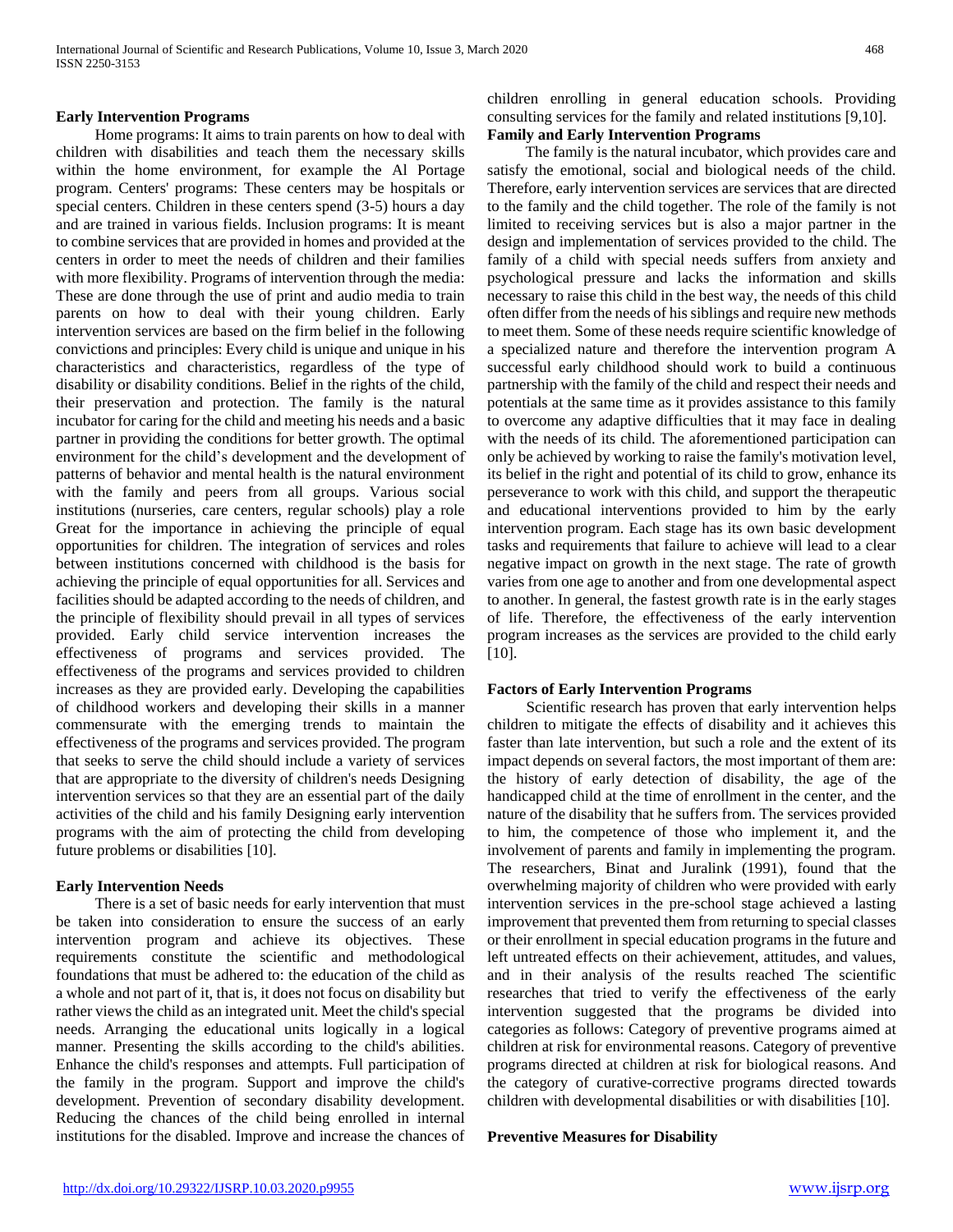Preventive measures of disability are divided into three levels, which are the first level: preventing the occurrence of morbidity or injury and in which the following are done: Providing genetic medical consultations and genetic counseling services. Activating the level of primary health care and spreading public health awareness. Regular health monitoring of pregnant mothers and young children of the age. Vaccination against dangerous childhood diseases. Providing appropriate diets. Eliminating environmental risks. Conducting births in healthy conditions. Taking the necessary measures to maintain the safety of children and not subject to accidents, injuries and abuse. Educating mothers about the dangers of taking medications during pregnancy without consulting a doctor, smoking, x-rays, etc. Early detection of diseases in a pregnant mother and treating them as soon as possible. Encouraging community members to take precautionary measures before marriage and before pregnancy. Encouraging appropriate upbringing patterns. The second level: Preventing the deterioration of morbidity into a deficit in which the following is done: Early detection of diseases and disorders such as low blood sugar, etc. And implement appropriate compensatory measures such as hearing aids or corrective lenses and medical treatment, whether through medicines, surgery or nutrition. The third level: Preventing the development of disability into a disability and the following is done: Providing early intervention services. Providing guidance services and training programs. Providing physical therapy, occupational therapy, speech therapy, special education and rehabilitation services. And adjust the trends of society. And integrate persons with disabilities academically and socially [10].

 **Target Groups for Early Intervention Programs**: They are children who have a permanent or total deficiency in their physical, sensory, mental, communicative, academic or psychological abilities to the extent that requires special education services. The special education literature classifies the target groups of children who need to provide early intervention services by disability to [11]:

 **Children who were at Risk:** They are also called children with biological danger and they are children who have been exposed to at least three of the following environmental factors (the inappropriate age of the mother at birth, or children who have suffered injuries during pregnancy or during childbirth that may affect their normal development, use Dangerous drugs during pregnancy, drinking alcohol and drugs for a parent, social, material, and cultural conditions that are not suitable for the family: and children from broken families or families with special circumstances.

 **Children with Developmental Delay:** They children who suffer from neurological disorders, and are born with birth defects, genetic characteristics, infectious diseases, or sensory disorders. They fall into the category of children at risk of standing.

 **Children with developmental delay:** They children who suffer from a distinct deficiency and different from their ordinary peers in one of the areas of knowledge, motor, emotional, linguistic communication, and the field of self-care [2]. The inability to build satisfactory personal relationships with others and the inability to maintain these relationships, if any. Inappropriate behavior patterns appear in normal situations. A general mood of depression and sadness. Tendency to show

physical symptoms, pain, or concerns related to personal and school problems.

 **Children in Immediate Danger:** that is, those who have been officially diagnosed and have a specific medical disorder, whose causes and symptoms are often known. This category does not require that they currently show developmental delay, but the probability of this occurring is not less than 65% [3].

# **Important groups Early Intervention Team**

 **The Obstetrics and Gynecology Specialist [4]:** It works to study the family's pathology and follow-up on any health problems suffered by the pregnant mother and genetic counseling, as well as early detection of problems or prevention.

 **Pediatrics specialist:** Its role is to identify children who are most at risk, to prevent disabilities and to monitor their development and health periodically.

 **Ophthalmologist:** Its role is to diagnose and treat eye diseases, diagnose visual impairment and prescribe necessary corrective lenses

 **Audiometry:** Its work is to assess the hearing of the child so that they are provided with the necessary and appropriate auditory aids and also develop an appropriate audio training program for each child and follow up its implementation.

**Psychology specialist:** Its role or contribution is to assess cognitive development and emotional social skills on the one hand and to participate in the design and implementation of the appropriate individual educational program for a disabled child on the other hand.

 **Social worker:** This specialist assists the child and his family in obtaining the necessary social services as well. It helps in assessing and analyzing family and economic conditions, identifying children at risk and also participating in evaluating the effectiveness of the services provided.

 **Specialist in language and speech disorders:** It represents an important member of the multidisciplinary team that can develop therapeutic educational programs for the prevention, early detection and treatment of disability, since language plays a critical role in the overall development of all children and can set a special assessment of the verbal and linguistic skills of each Child, and compare it to the regular child, then develop a suitable treatment program for him

**Physiotherapist:** to treat and rehabilitate physically handicapped children in particular and children with disabilities in general. This specialist is concerned with correcting deformities, preventing deterioration in muscles and body conditions, and developing great motor skills for the child

 **Occupational Therapy Specialist:** To develop the fine motor skills of children and train them in the areas of self-care, movement and the use of assistive, corrective or compensatory tools.

 **Female teachers:** Kindergarten teachers can be used to present programs to them or to those suspected of having a developmental disability or delay and then converts them to appropriate treatment programs to stop the deterioration of the situation

 **Special Education Teachers [5.7]:** They design and implement early intervention services, whether at the center or at home, and often act as coordinators of the team's work, and they have a responsibility to develop the individual and appropriate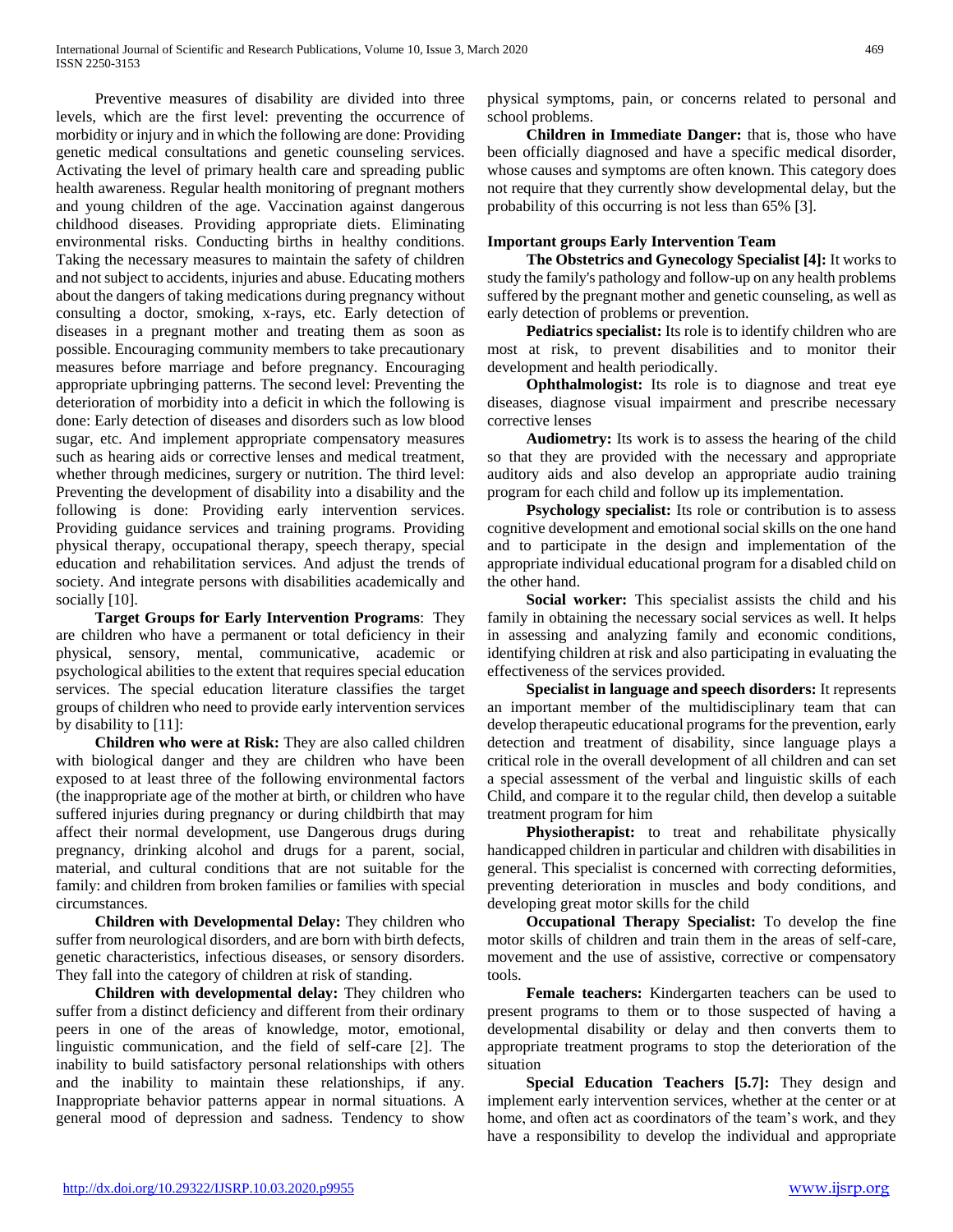training program and what it includes in terms of performance levels in different areas of growth and the identification of longterm goals and short-term goals And the appropriate methods and means to achieve these goals.

 **Nurses:** Their role can be determined by providing great assistance to children, their families, and those interested in persons with disabilities in terms of their care, public health awareness, and routine and emergency medical care.

#### **Parents**

 Parents can be active members of the team working with the child because they are familiar with him because of their proximity to the child, and also as volunteer members to provide the necessary education to other parents, and offer their experience to them and help them overcome difficulties. There must be a number of skills and capabilities in the early intervention work team such as The ability to know the symptoms of various disabilities, knowledge of stages and characteristics of natural and abnormal development in childhood, the ability to observe and record children's behavior, the ability to define long-term goals and short-term goals appropriate to the level of child development and compatible with the learning pattern, weaknesses and Force had The ability to build a relationship based on trust with children through effective communication, the ability to understand and respect cultural differences, understand the philosophy behind the curriculum used, the ability to recruit and train technicians and work with them, and the ability to work effectively as a member of the multidisciplinary team [7,8].

### **Justifications for Early Intervention**

 The most important justifications for early intervention are: Preschool education easier and faster than education at any age. Late development children follow the same path natural development, although it is usually not at the level of functional performance. So that the families of children with disabilities have established rules on how to raise their children in order to avoid falling into future problems. Development delay in first 5 years may be among the main reasons for the potential for the emergence of lifelong negatives. The responsibility for planting principles and skills of all kinds rests with the parents [8].

#### III. RESULTS AND DISCUSSION

# **Table (1) chi-square test for the first hypothesis: Those teachers 'attitudes towards early intervention programs contribute to developing the capabilities of disabled children with disabilities.**

| N              | <b>Statement</b>                                                       | <b>Chi</b> | df | Chi      | Significan |
|----------------|------------------------------------------------------------------------|------------|----|----------|------------|
| $\mathbf o$    |                                                                        | valu       |    |          | ce         |
|                |                                                                        | e          |    | Pro      |            |
|                |                                                                        |            |    | b        |            |
| $\mathbf{1}$   | It contributes to making immediate preventive treatments and           | 69.5       | 2  | 0.00     | Significan |
|                | developing the capabilities of the discovered child in the motor       |            |    |          | ce         |
|                | fields.                                                                |            |    |          |            |
| 2              | It helps in developing the abilities of the child discovered in the    | 73.8       | 2  | $0.00\,$ | Significan |
|                | social fields.                                                         |            |    |          | ce         |
| 3              | It plays a role in developing the capabilities of the child discovered | 79.5       | 2  | 0.00     | Significan |
|                | in linguistic and social welfare domains.                              |            |    |          | ce         |
| $\overline{4}$ | Contributes to developing the capabilities of the child discovered in  | 84.8       | 2  | 0.00     | Significan |
|                | the areas of (head control) and (sleeping on the stomach)              |            |    |          | ce         |
| $5^{\circ}$    | Lead to developing the abilities of the child discovered in the motor  | 64.6       | 2  | 0.00     | Significan |
|                | areas (hand support)                                                   |            |    |          | ce         |
| 6              | Causes the development of the abilities of the child discovered in     | 74.3       | 2  | 0.00     | Significan |
|                | the motor areas (sitting with his assistant)                           |            |    |          | ce         |
| $\tau$         | It helps in developing the abilities of the child discovered in the    | 80.3       | 2  | $0.00\,$ | Significan |
|                | motor areas (standing - walking).                                      |            |    |          | ce         |

## **Source: Preparation by researcher's from field work data, 2020.**

 Table (1) should that early intervention programs contribute to conducting immediate preventive treatments and developing the abilities of the discovered child in the motor fields. It helps in developing the abilities of the child discovered in the social fields, it plays a role in developing the capabilities of the child discovered in linguistic and social welfare domains, It contributes to developing the abilities of the child discovered in the areas of (head control) and (stomach sleeping), it develops the capabilities of the child discovered in the kinematic fields (hands support), it improves the abilities of the child discovered in the motor areas (assistant sitting), Develop the capabilities of the child discovered in the areas of movement (head control), it contributes to developing the abilities of the child discovered (assistant sitting) and helps in developing the abilities of the child discovered in the motor areas (Standing ,walking). That means the teachers 'attitudes towards early intervention programs contribute to developing the abilities of children with disabilities, because the probability value (0.00) less than (0.05).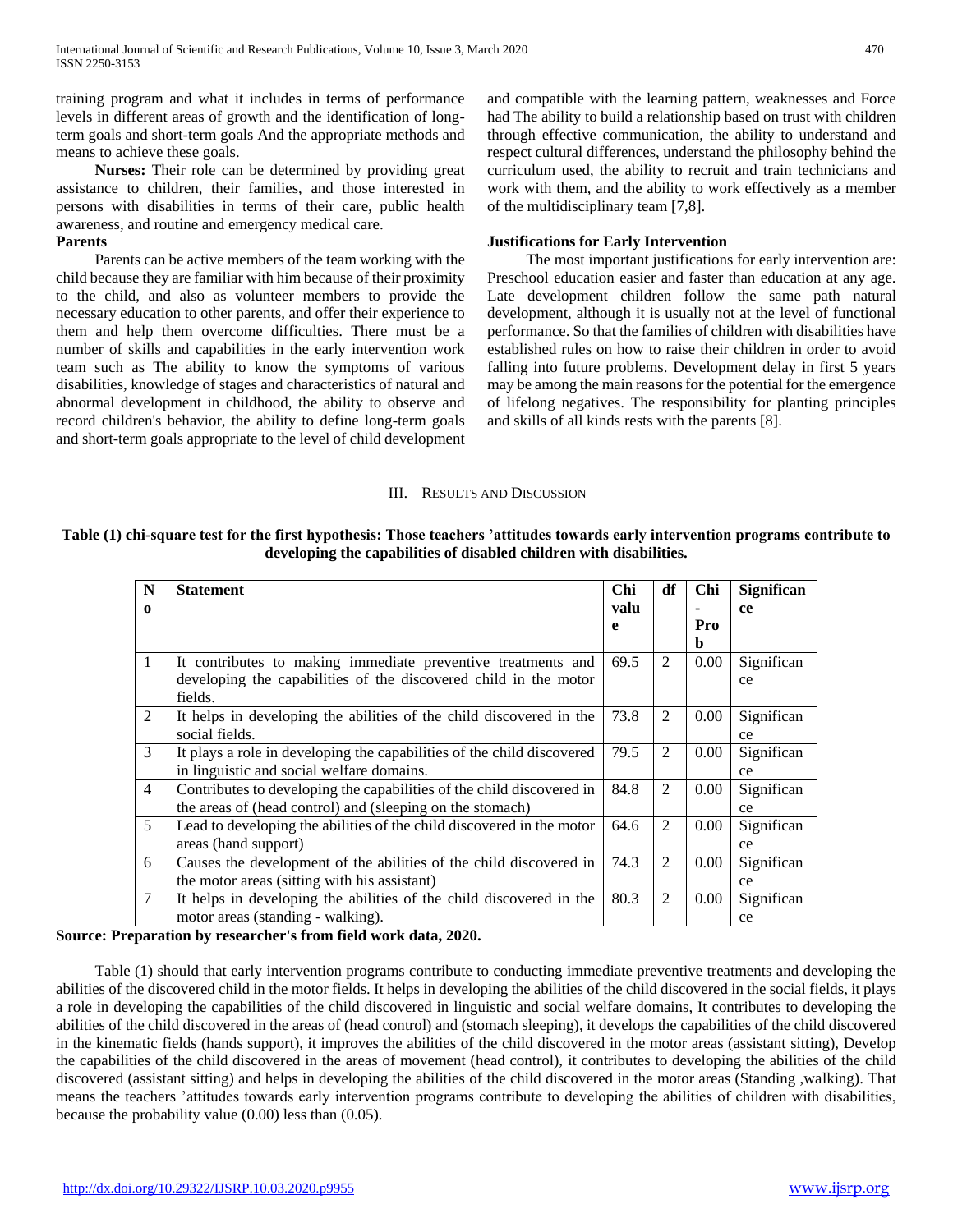|  | ۰ |  |
|--|---|--|
|  |   |  |

| N <sub>0</sub> | <b>Statement</b>                                              | Chi  | df             | Chi- | <b>Significance</b> |
|----------------|---------------------------------------------------------------|------|----------------|------|---------------------|
|                |                                                               | Squa |                | Prob |                     |
|                |                                                               | re   |                |      |                     |
|                | Provides the special needs of the child and meets the special | 69.7 | 2              | 0.00 | Significance        |
|                | needs of the family.                                          |      |                |      |                     |
| 2              | Achieve short and long-term goals.                            | 73.6 | 2              | 0.00 | Significance        |
| 3              | Eliminates restrictions and difficulties.                     | 79.7 | $\mathfrak{D}$ | 0.00 | Significance        |
| $\overline{4}$ | Exploits available materials, methods and methods of          | 69.7 | 2              | 0.00 | Significance        |
|                | implementation.                                               |      |                |      |                     |
| 5              | Planning for follow-up and evaluation.                        | 54.5 | $\mathfrak{D}$ | 0.00 | Significance        |
| 6              | Family and not child-centered intervention and analysis of    | 84.5 | 2              | 0.00 | Significance        |
|                | the characteristics of child environments.                    |      |                |      |                     |
| 7              | Relying on a cross-disciplinary team model.                   | 90.7 | 2              | 0.00 | Significance        |

# **Table (2) chi-square test for the second hypothesis: The teachers 'attitudes towards the early intervention programs provide the basic needs and goals for the handicapped children.**

## **Source: Preparation by researcher's from field work data, 2020.**

 Table (2) should that the teacher's attitudes towards early intervention programs provide the basic needs of the disabled child, provides special needs for the family, achieve short and long term goals, eliminates restrictions and difficulties, take advantage of the available materials, availability of methods and methods of implementation, assists with planning, monitoring and evaluation and the application of the business model in a team of disciplines. That means teachers 'attitudes towards early intervention programs work to provide the basic needs and goals for children with disabilities, the probability value (0.00) less than (0.05).

# **Table (3) chi-square test for the third hypothesis: Teachers' attitudes toward early intervention programs help in the needs of early intervention in disabled children.**

| N              | <b>Statement</b>                                                       | Chi  | df             | Chi  | <b>Significan</b> |
|----------------|------------------------------------------------------------------------|------|----------------|------|-------------------|
| $\Omega$       |                                                                        |      |                |      | ce                |
|                |                                                                        |      |                |      |                   |
| $\mathbf{1}$   | Educating the child as a whole and meeting his or her specific needs   | 58.6 | 2              | 0.00 | Significan        |
|                |                                                                        |      |                |      | ce                |
| 2              | The arrangement of educational units logically in a logical manner     | 58.6 | $\overline{2}$ | 0.00 | Significan        |
|                |                                                                        |      |                |      | ce                |
| 3              | It develops skills according to the child's abilities and enhances his | 79.7 | $\overline{2}$ | 0.00 | Significan        |
|                | responses and attempts                                                 |      |                |      | ce                |
| $\overline{4}$ | Reducing the chances of the child being enrolled in internal           | 69.7 | 2              | 0.00 | Significan        |
|                | institutions for the disabled                                          |      |                |      | ce                |
| 5              | Full participation of the family in the program                        | 35.3 | $\overline{2}$ | 0.00 | Significan        |
|                |                                                                        |      |                |      | ce                |
| 6              | Supporting and improving child development and increasing the          | 79.7 | $\overline{2}$ | 0.00 | Significan        |
|                | chances of children enrolling in general education schools             |      |                |      | ce                |
| $\overline{7}$ | Providing consulting services for the family and related institutions  | 26.0 | $\overline{2}$ | 0.00 | Significan        |
|                |                                                                        |      |                |      | ce                |

## **Source: Preparation by researcher's from field work data, 2020.**

 Table (3) should that the teachers' attitudes towards early intervention programs help in educating the child as a whole and not as part of it, help to meet the child's special needs. It contributes logically to the arrangement of educational units, It develops skills according to the child's abilities, It reduces the chances of the child being enrolled in internal institutions for the disabled, Supports and improves child development, Supports full family participation in the program, It improves and increases the chances of children enrolling in general education schools, It works to provide consulting services for the family and related institutions and leads to enhance the child's responses and attempts, From the foregoing, the hypothesis is correct, that means teachers 'attitudes toward early intervention programs help in the needs of early intervention in children with disabilities, because the probability value  $(0.00)$  less than  $(0.05)$ .

# IV. RESULTS

 1. The Early intervention programs do not lead to immediate treatment of problems that led to his disability.

 2. The early intervention programs achieved the development of capabilities of the discovered child in some motor